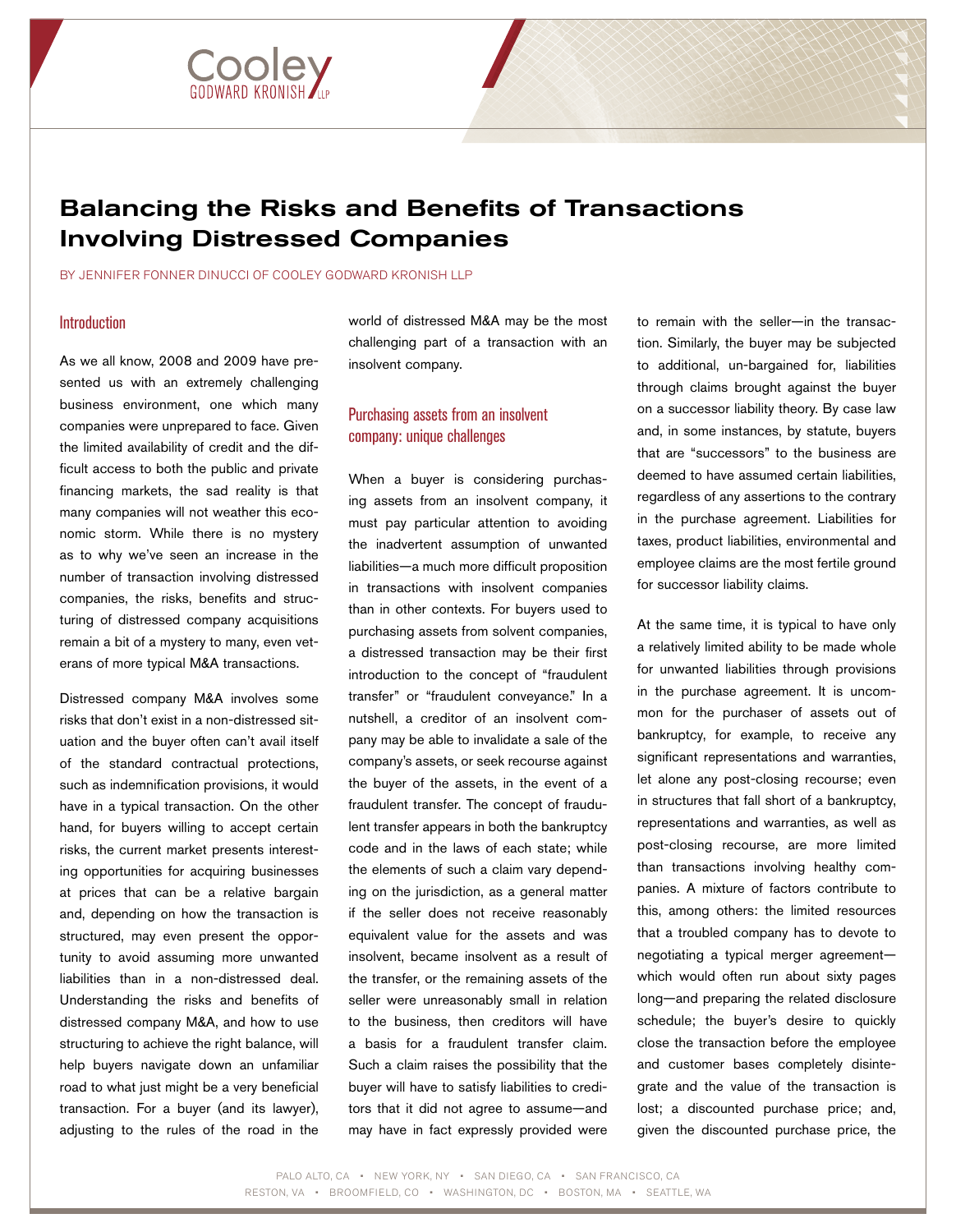relatively small amount reasonably available for escrow and indemnification.

As a result, diligence becomes of paramount importance. It is far preferable to avoid "buying" liabilities by discovering them in advance through diligence than to discover them following closing and have only limited recourse against the insolvent seller. Buyers should consider going beyond its usual diligence and obtaining a third party valuation of the assets being acquired, seeking releases and waivers from third parties who might have claims against the seller and employing deal mechanisms more directly involving the seller's creditors, such as an assignment for the benefit of creditors (also referred to as an "ABC") or a "friendly" foreclosure, discussed briefly below, which may provide some incremental protection against unwanted liabilities and claims of fraudulent transfer. But while the distressed company does present some unique challenges, it also offers a unique opportunity—the opportunity to use the bankruptcy process to more definitively leave unwanted liabilities behind.

## The opportunity of bankruptcy protection: a "363 sale"

"Chapter 11" bankruptcies are well known, if not well understood, as a mechanism by which an insolvent company may develop, pursuant to the bankruptcy laws and subject to the confirmation of the bankruptcy court, a plan of reorganization which would allow the company to restructure its debts and contractual arrangements with its lenders, customers, suppliers, vendors, etc., ideally with the goal of emerging from bankruptcy as a viable business. Lesser known in the popular lexicon but more common in practice are "363 sales," a reference to a section in the bankruptcy code allowing an insolvent company to sell assets, often through an auction, with the sale blessed by the bankruptcy court. From the buyer's perspective, 363 sales offer many of the same

benefits as a Chapter 11 plan, but achieved more expeditiously and at a lower cost. First and foremost among the benefits of a 363 sale is that, with only limited exception, assets are transferred to the buyer free and clear of liens and encumbrances and free from creditor and successor liability claims. 363 sales give buyers significant protection against unwanted liabilities, although there have been some conflicting court decisions on the degree to which the buyer will have such protection. In some instances, courts have imposed successor liability even for sales occurring through a bankruptcy process, but that is the exception rather than the rule. Other benefits include the ability to assume certain contracts even if they contain anti-assignment provisions (provided that defaults are cured), a shortening of the waiting period required under the antitrust laws and the fact that no approval of the transaction by the seller's stockholder is required.

A 363 sale is often pre-negotiated. That is, before any filing is made with the bankruptcy court, the seller and the buyer enter into a negotiated asset purchase agreement (or APA) to then be submitted to the bankruptcy court for approval. On the most superficial level, the APA is similar to what a buyer sees in the context of any other asset purchase. It provides for a list of particular assets to be purchased, liabilities to be assumed, liabilities to remain with the seller and for a specified purchase price. The APA would contain representations and warranties, pre-closing covenants, closing conditions, and termination rights. Within these high-level categories of provisions, however, there will be substantial deviation from the provisions contained in an APA involving a solvent company. As previously discussed, the representations and warranties will be very basic and limited. Pre-closing covenants will focus less on limitations on the seller's operations between signing and closing and more on the bankruptcy process itself. Closing conditions and termination rights will be limited and fairly seller favorable. In fact, buyers new to 363 sales may be surprised to learn that the APA in a 363 sale is ultimately not binding on the seller until it is approved by the bankruptcy court. That approval can come only after a notice and an opportunity for an auction process during which creditors may challenge the terms of the proposed transaction and the seller must actively seek out other bidders for the assets.

A 363 sale APA thus explicitly puts the buyer in the position of being the "stalking horse bidder" for the seller's efforts to obtain a higher price for its assets in a public auction. It is common for the stalking horse bidder to receive a break-up fee if it is not the winning bidder in consideration for playing this role. Of course, the appropriate amount for such a fee is going to be hotly contested, because any fee that the buyer receives would come out of the total proceeds that are available to the creditors. Potential buyers must consider whether the risk of the public bankruptcy auction is worth the protection a bankruptcy process can provide or whether a privately negotiated transaction not subject to approval by the bankruptcy court might be more desirable; if a bankruptcy process is deemed more advantageous, potential buyers must decide whether it is better to be the stalking horse or to participate as a third party bidder in the later auction. Each case will differ depending on the competitive landscape for the assets, the types of liabilities that may arise, the number of potential creditors and claimants involved, and the importance to the buyer of securing the assets.

## Downsides to a 363 sale

While a 363 sale can be completed more efficiently than a Chapter 11 plan, it nonetheless can be more time consuming than a typical asset purchase or other structures such as the ABC, the friendly foreclosure or